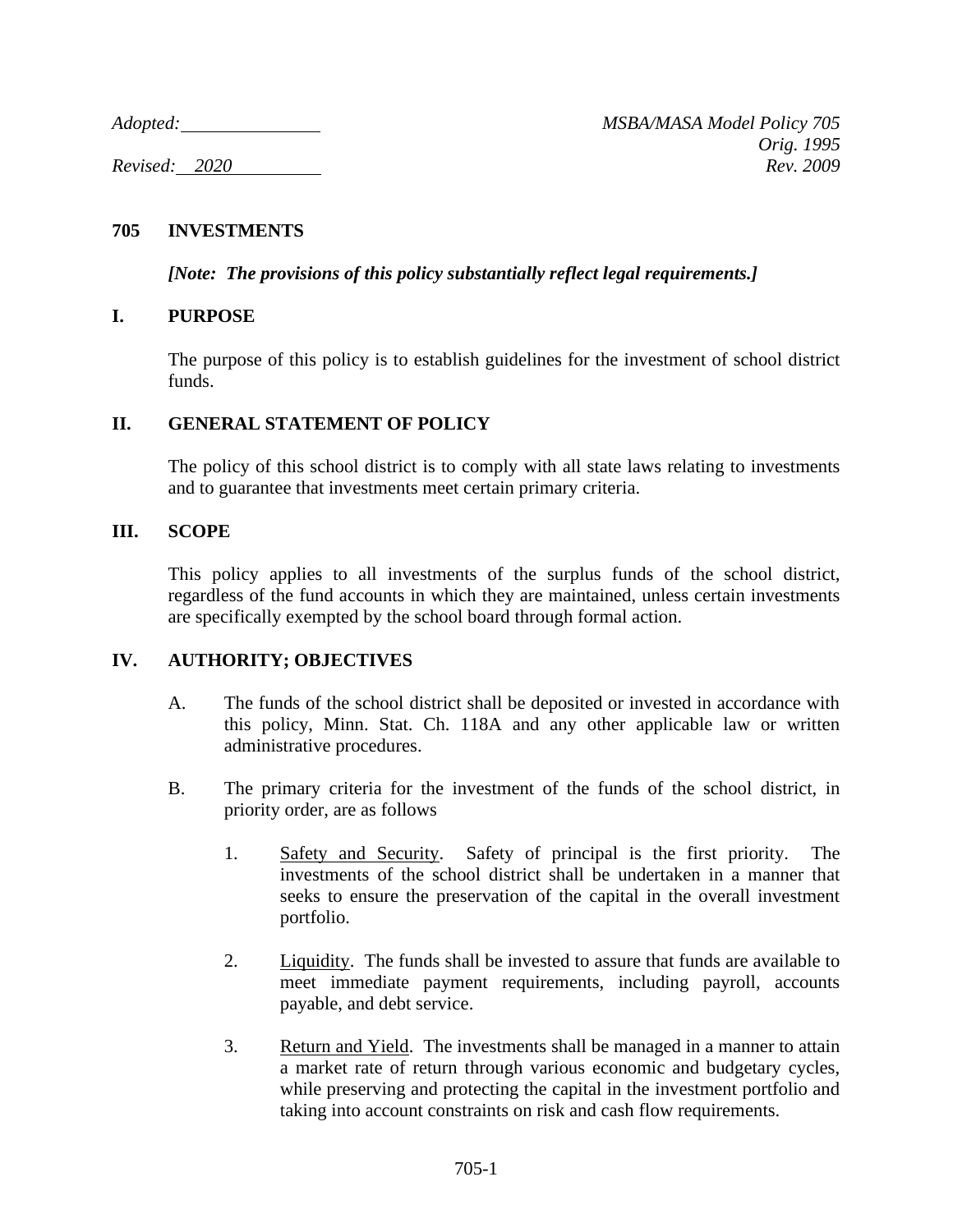# **V. DELEGATION OF AUTHORITY**

- A. The \_\_\_\_\_\_\_\_\_\_\_\_\_\_\_\_\_\_\_\_\_\_\_\_\_\_ of the school district is designated as the investment officer of the school district and is responsible for investment decisions and activities under the direction of the school board. The investment officer shall operate the school district's investment program consistent with this policy. The investment officer may delegate certain duties to a designee or designees but shall remain responsible for the operation of the program.
- B. All officials and employees that are a part of the investment process shall act professionally and responsibly as custodians of the public trust and shall refrain from personal business activity that could conflict with the investment program or which could reasonably cause others to question the process and integrity of the investment program. The investment officer shall avoid any transaction that could impair public confidence in the school district.

# **VI. STANDARD OF CONDUCT**

The standard of conduct regarding school district investments to be applied by the investment officer shall be the "prudent person standard." Under this standard, the investment officer shall exercise that degree of judgment and care, under the circumstances then prevailing, that persons of prudence, discretion, and intelligence would exercise in the management of their own affairs, investing not for speculation and considering the probable safety of their capital as well as the probable investment return to be derived from their assets. The prudent person standard shall be applied in the context of managing the overall investment portfolio of the school district. The investment officer, acting in accordance with this policy and exercising due diligence, judgment, and care commensurate with the risk, shall not be held personally responsible for a specific security's performance or for market price changes. Deviations from expectations shall be reported in a timely manner and appropriate actions shall be taken to control adverse developments.

# **VII. MONITORING AND ADJUSTING INVESTMENTS**

The investment officer shall routinely monitor existing investments and the contents of the school district's investment portfolio, the available markets, and the relative value of competing investment instruments.

# **VIII. INTERNAL CONTROLS**

The investment officer shall establish a system of internal controls which shall be documented in writing. The internal controls shall be reviewed by the school board and shall be annually reviewed for compliance by the school district's independent auditors. The internal controls shall be designed to prevent and control losses of public funds due to fraud, error, misrepresentation, unanticipated market changes, or imprudent actions by officers, employees, or others. The internal controls may include, but shall not be limited to, provisions relating to controlling collusion, separating functions, separating transaction authority from accounting and record keeping, custodial safekeeping,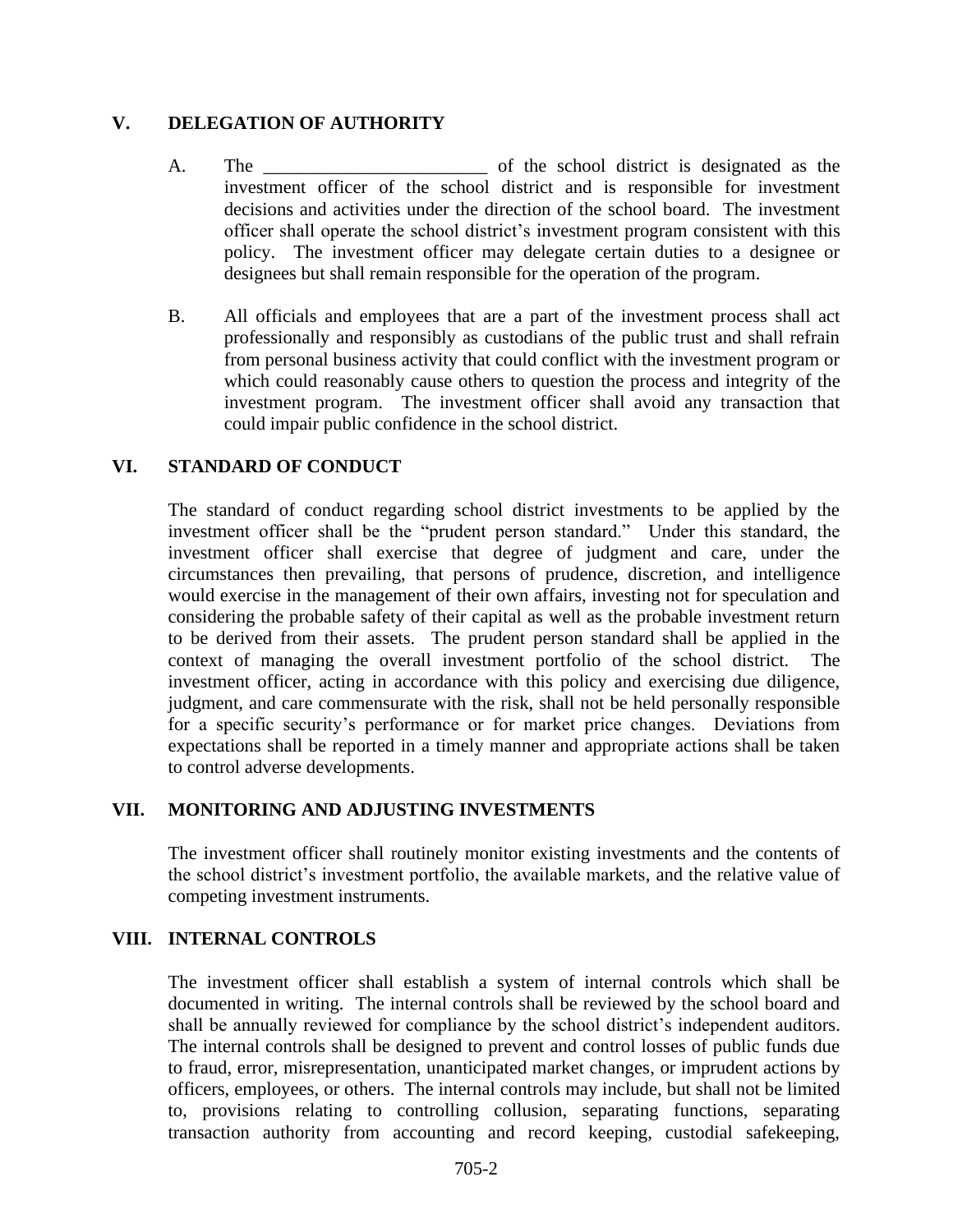avoiding bearer form securities, clearly delegating authority to applicable staff members, limiting securities losses and remedial action, confirming telephone transactions in writing, supervising and controlling employee actions, minimizing the number of authorized investment officials, and documenting transactions and strategies.

# **IX. PERMISSIBLE INVESTMENT INSTRUMENTS**

The school district may invest its available funds in those instruments specified in Minn. Stat. §§ 118A.04 and 118A.05, as these sections may be amended from time to time, or any other law governing the investment of school district funds. The assets of an other postemployment benefits (OPEB) trust or trust account established pursuant to Minn. Stat. § 471.6175 to pay postemployment benefits to employees or officers after their termination of service, with a trust administrator other than the Public Employees Retirement Association, may be invested in instruments authorized under Minn. Stat. Ch. 118A or § 356A.06, Subd. 7. Investment of funds in an OPEB trust account under Minn. Stat. § 356A.06, Subd. 7, as well as the overall asset allocation strategy for OPEB investments, shall be governed by an OPEB Investment Policy Statement (IPS) developed between the investment officer, as designed herein, and the trust administrator.

# **X. PORTFOLIO DIVERSIFICATION; MATURITIES**

- A. Limitations on instruments, diversification, and maturity scheduling shall depend on whether the funds being invested are considered short-term or long-term funds. All funds shall normally be considered short-term except those reserved for building construction projects or specific future projects and any unreserved funds used to provide financial-related managerial flexibility for future fiscal years.
- B. The school district shall diversify its investments to avoid incurring unreasonable risks inherent in over-investing in specific instruments, individual financial institutions or maturities.
	- 1. The investment officer shall prepare and present a table to the school board for review and approval. The table shall specify the maximum percentage of the school district's investment portfolio that may be invested in a single type of investment instrument, such as U.S. Treasury Obligations, certificates of deposit, repurchase agreements, banker's acceptances, commercial paper, etc. The approved table shall be attached as an exhibit to this policy and shall be incorporated herein by reference.
	- 2. The investment officer shall prepare and present to the school board for its review and approval a recommendation as to the maximum percentage of the total investment portfolio that may be held in any one depository. The approved recommendation shall be attached as an exhibit or part of an exhibit to this policy and shall be incorporated herein by reference.
	- 3. Investment maturities shall be scheduled to coincide with projected school district cash flow needs, taking into account large routine or scheduled expenditures, as well as anticipated receipt dates of anticipated revenues.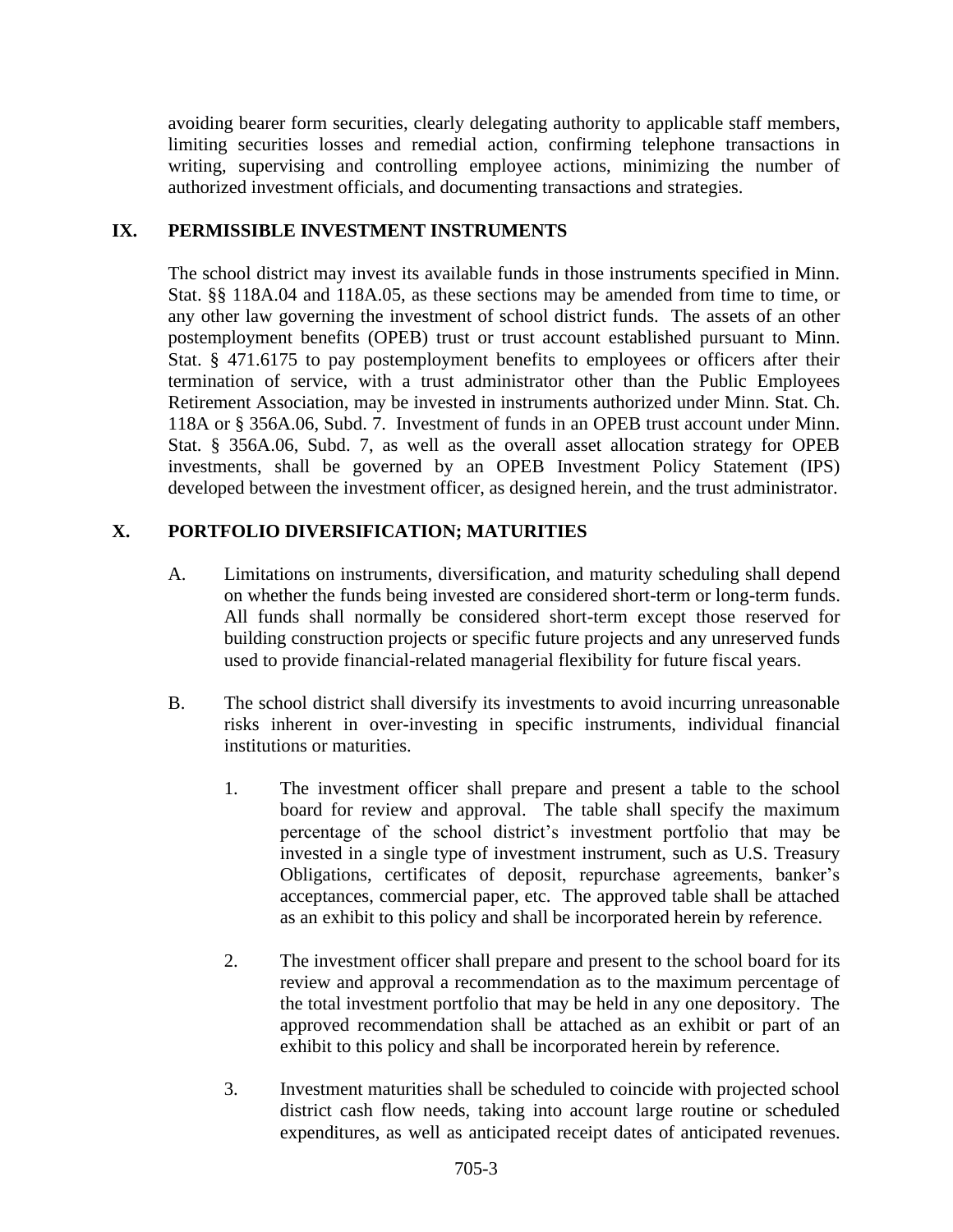Maturities for short-term and long-term investments shall be timed according to anticipated need. Within these parameters, portfolio maturities shall be staggered to avoid undue concentration of assets and a specific maturity sector. The maturities selected shall provide for stability of income and reasonable liquidity.

#### **XI. COMPETITIVE SELECTION OF INVESTMENT INSTRUMENTS**

Before the school district invests any surplus funds in a specific investment instrument, a competitive bid or quotation process shall be utilized. If a specific maturity date is required, either for cash flow purposes or for conformance to maturity guidelines, quotations or bids shall be requested for instruments which meet the maturity requirement. If no specific maturity is required, a market trend analysis, which includes a yield curve, will normally be used to determine which maturities would be most advantageous. Quotations or bids shall be requested for various options with regard to term and instrument. The school district will accept the quotation or bid which provides the highest rate of return within the maturity required and within the limits of this policy. Generally all quotations or bids will be computed on a consistent basis, i.e., a 360-day or a 365-day yield. Records will be kept of the quotations or bids received, the quotations or bids accepted, and a brief explanation of the decision that was made regarding the investment. If the school district contracts with an investment advisor, bids are not required in those circumstances specified in the contract with the advisor.

### **XII. QUALIFIED INSTITUTIONS AND BROKER-DEALERS**

- A. The school district shall maintain a list of the financial institutions that are approved for investment purposes.
- B. Prior to completing an initial transaction with a broker, the school district shall provide to the broker a written statement of investment restrictions which shall include a provision that all future investments are to be made in accordance with Minnesota statutes governing the investment of public funds. The broker must annually acknowledge receipt of the statement of investment restrictions and agree to handle the school district's account in accordance with these restrictions. The school district may not enter into a transaction with a broker until the broker has provided this annual written agreement to the school district. The notification form to be used shall be that prepared by the State Auditor. A copy of this investment policy, including any amendments thereto, shall be provided to each such broker.

#### **XIII. SAFEKEEPING AND COLLATERALIZATION**

A. All investment securities purchased by the school district shall be held in thirdparty safekeeping by an institution designated as custodial agent. The custodial agent may be any Federal Reserve Bank, any bank authorized under the laws of the United States or any state to exercise corporate trust powers, a primary reporting dealer in United States Government securities to the Federal Reserve Bank of New York, or a securities broker-dealer defined in Minn. Stat. §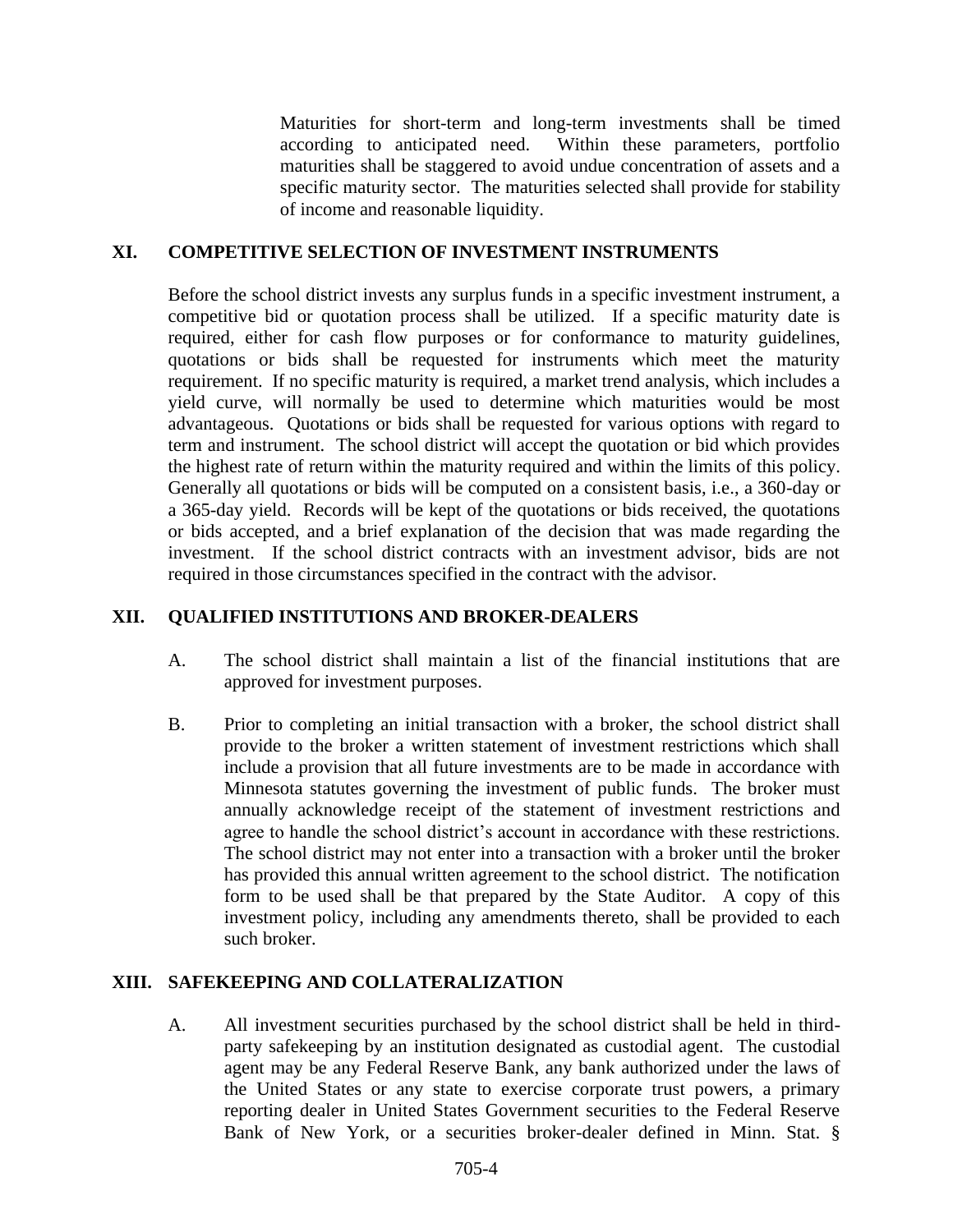118A.06. The institution or dealer shall issue a safekeeping receipt to the school district listing the specific instrument, the name of the issuer, the name in which the security is held, the rate, the maturity, serial numbers and other distinguishing marks, and other pertinent information.

- B. Deposit-type securities shall be collateralized as required by Minn. Stat. § 118A.03 for any amount exceeding FDIC, SAIF, BIF, FCUA, or other federal deposit coverage.
- C. Repurchase agreements shall be secured by the physical delivery or transfer against payment of the collateral securities to a third party or custodial agent for safekeeping. The school district may accept a safekeeping receipt instead of requiring physical delivery or third-party safekeeping of collateral on overnight repurchase agreements of less than \$1,000,000.

# **XIV. REPORTING REQUIREMENTS**

- A. The investment officer shall generate daily and monthly transaction reports for management purposes. In addition, the school board shall be provided a monthly report that shall include data on investment instruments being held as well as any narrative necessary for clarification.
- B. The investment officer shall prepare and submit to the school board a quarterly investment report that summarizes recent market conditions, economic developments, and anticipated investment conditions. The report shall summarize the investment strategies employed in the most recent quarter and describe the investment portfolio in terms of investment securities, maturities, risk characteristics, and other features. The report shall summarize changes in investment instruments and asset allocation strategy approved by the investment officer for an OPEB trust in the most recent quarter. The report shall explain the quarter's total investment return and compare the return with budgetary expectations. The report shall include an appendix that discloses all transactions during the past quarter. Each quarterly report shall indicate any areas of policy concern and suggested or planned revisions of investment strategies. Copies of the report shall be provided to the school district's auditor.
- C. Within ninety (90) days after the end of each fiscal year of the school district, the investment officer shall prepare and submit to the school board a comprehensive annual report on the investment program and investment activity of the school district for that fiscal year. The annual report shall include 12-month and separate quarterly comparisons of return and shall suggest revisions and improvements that might be made in the investment program.
- D. If necessary, the investment officer shall establish systems and procedures to comply with applicable federal laws and regulations governing the investment of bond proceeds and funds in a debt service account for a bond issue. The record keeping system shall be reviewed annually by the independent auditor or by another party contracted or designated to review investments for arbitrage rebate